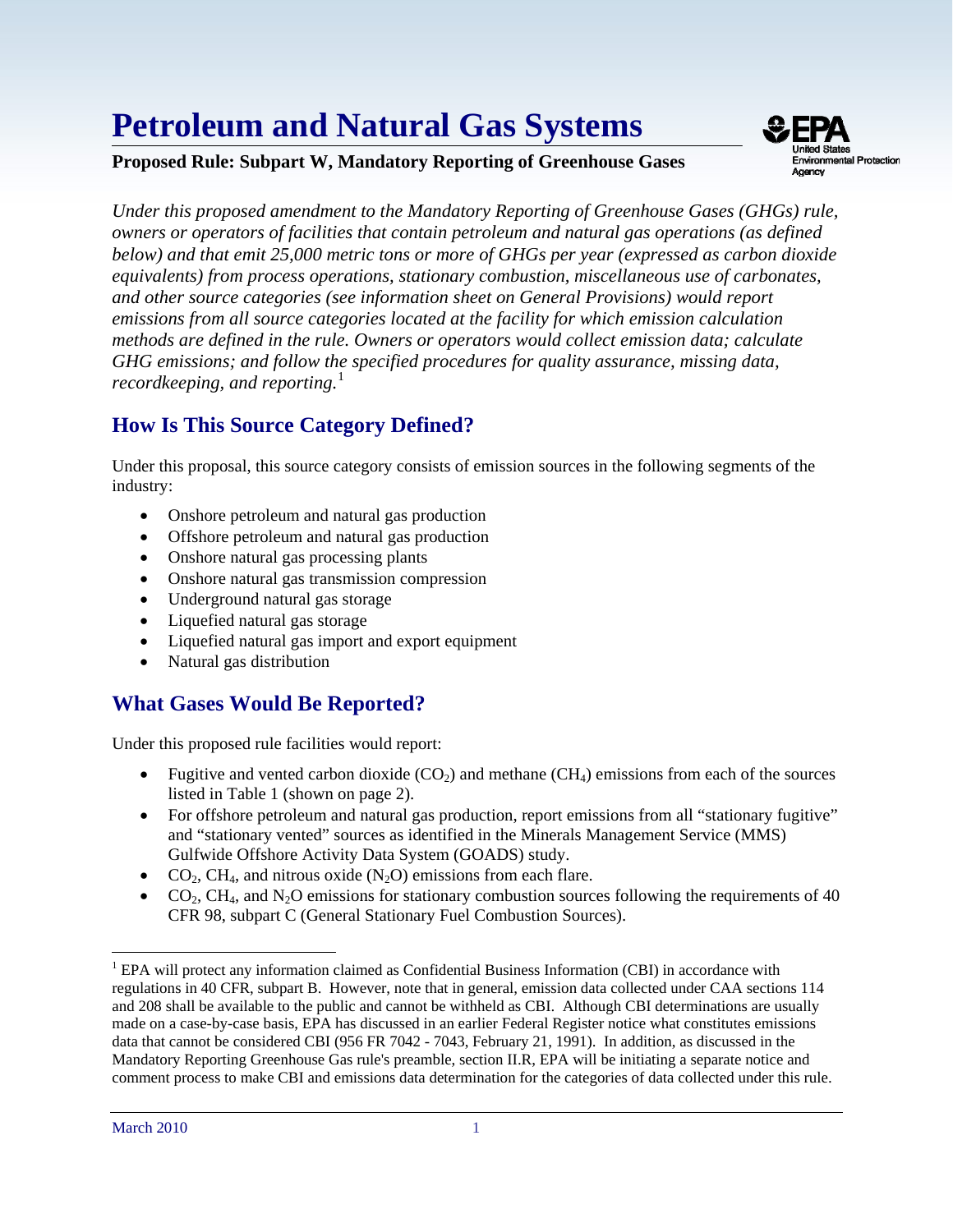#### **Table 1. Sources Proposed for Reporting in the Petroleum and Natural Gas Industry, by Segment**

|                                                             | <b>Industry Segment</b>   |                           |                           |                           |            |                           |              |  |  |
|-------------------------------------------------------------|---------------------------|---------------------------|---------------------------|---------------------------|------------|---------------------------|--------------|--|--|
|                                                             |                           |                           | <b>Natural Gas</b>        | Under-                    |            | <b>LNG</b> Import         |              |  |  |
|                                                             | Onshore                   | <b>Natural Gas</b>        | Transmission              | ground                    | <b>LNG</b> | and Export                |              |  |  |
| Source Type                                                 | Production                | Processing                | Compression               | Storage                   | Storage    | Equipment                 | Distribution |  |  |
| Natural gas pneumatic high bleed                            | X                         |                           | X                         | X                         |            |                           |              |  |  |
| device venting                                              |                           |                           |                           |                           |            |                           |              |  |  |
| Natural gas pneumatic low bleed<br>device venting           | $\boldsymbol{\mathrm{X}}$ |                           | $\boldsymbol{\mathrm{X}}$ | $\mathbf X$               |            |                           |              |  |  |
| Natural gas driven pneumatic                                | $\mathbf X$               |                           |                           |                           |            |                           |              |  |  |
| pump venting                                                |                           |                           |                           |                           |            |                           |              |  |  |
| Well venting for liquids unloading                          | X                         |                           |                           |                           |            |                           |              |  |  |
| Gas well venting during<br>conventional well completions    | $\overline{\text{X}}$     |                           |                           |                           |            |                           |              |  |  |
| Gas well venting during<br>unconventional well completions  | X                         |                           |                           |                           |            |                           |              |  |  |
| Gas well venting during<br>conventional well workovers      | X                         |                           |                           |                           |            |                           |              |  |  |
| Gas well venting during<br>unconventional well workovers    | X                         |                           |                           |                           |            |                           |              |  |  |
| Gathering pipeline fugitives                                | X                         | $\mathbf X$               |                           |                           |            |                           |              |  |  |
| Onshore production and<br>processing storage tanks          | $\overline{\text{X}}$     | $\overline{X}$            |                           |                           |            |                           |              |  |  |
| Transmission storage tanks                                  |                           |                           | $\mathbf X$               |                           |            |                           |              |  |  |
| Reciprocating compressor rod<br>packing venting             | X                         | X                         | X                         | $\boldsymbol{\mathrm{X}}$ | X          | X                         |              |  |  |
| Well testing venting and flaring                            | X                         |                           |                           |                           |            |                           |              |  |  |
| Associated gas venting and flaring                          | X                         |                           |                           |                           |            |                           |              |  |  |
| Dehydrator vent stacks                                      | $\boldsymbol{\mathrm{X}}$ | X                         |                           |                           |            |                           |              |  |  |
| Coal bed methane produced water<br>emissions                | X                         |                           |                           |                           |            |                           |              |  |  |
| Enhanced Oil Recovery injection<br>pump blowdown            | X                         |                           |                           |                           |            |                           |              |  |  |
| Acid gas removal vent stack                                 | X                         | $\boldsymbol{\mathrm{X}}$ |                           |                           |            |                           |              |  |  |
| Hydrocarbon liquids dissolved<br>CO <sub>2</sub>            | X                         |                           |                           |                           |            |                           |              |  |  |
| Centrifugal compressor wet seal<br>degassing venting        | $\boldsymbol{\mathrm{X}}$ | X                         | $\boldsymbol{\mathrm{X}}$ | $\boldsymbol{\mathrm{X}}$ | X          | $\boldsymbol{\mathrm{X}}$ |              |  |  |
| Produced water dissolved CO <sub>2</sub>                    | $\boldsymbol{\mathrm{X}}$ |                           |                           |                           |            |                           |              |  |  |
| Other fugitive emissions                                    | X                         | $\mathbf X$               | X                         | X                         | X          | X                         |              |  |  |
| <b>Blowdown vent stacks</b>                                 |                           | $\mathbf X$               | X                         |                           |            | $\mathbf X$               |              |  |  |
| Flare stacks                                                |                           | $\mathbf X$               |                           |                           |            |                           |              |  |  |
| Above ground meter regulators<br>and gate station fugitives |                           |                           |                           |                           |            |                           | X            |  |  |
| Below ground meter regulators<br>and vault fugitives        |                           |                           |                           |                           |            |                           | $\mathbf X$  |  |  |
| Pipeline main fugitives                                     |                           |                           |                           |                           |            |                           | $\mathbf X$  |  |  |
| Service line fugitives                                      |                           |                           |                           |                           |            |                           | $\mathbf X$  |  |  |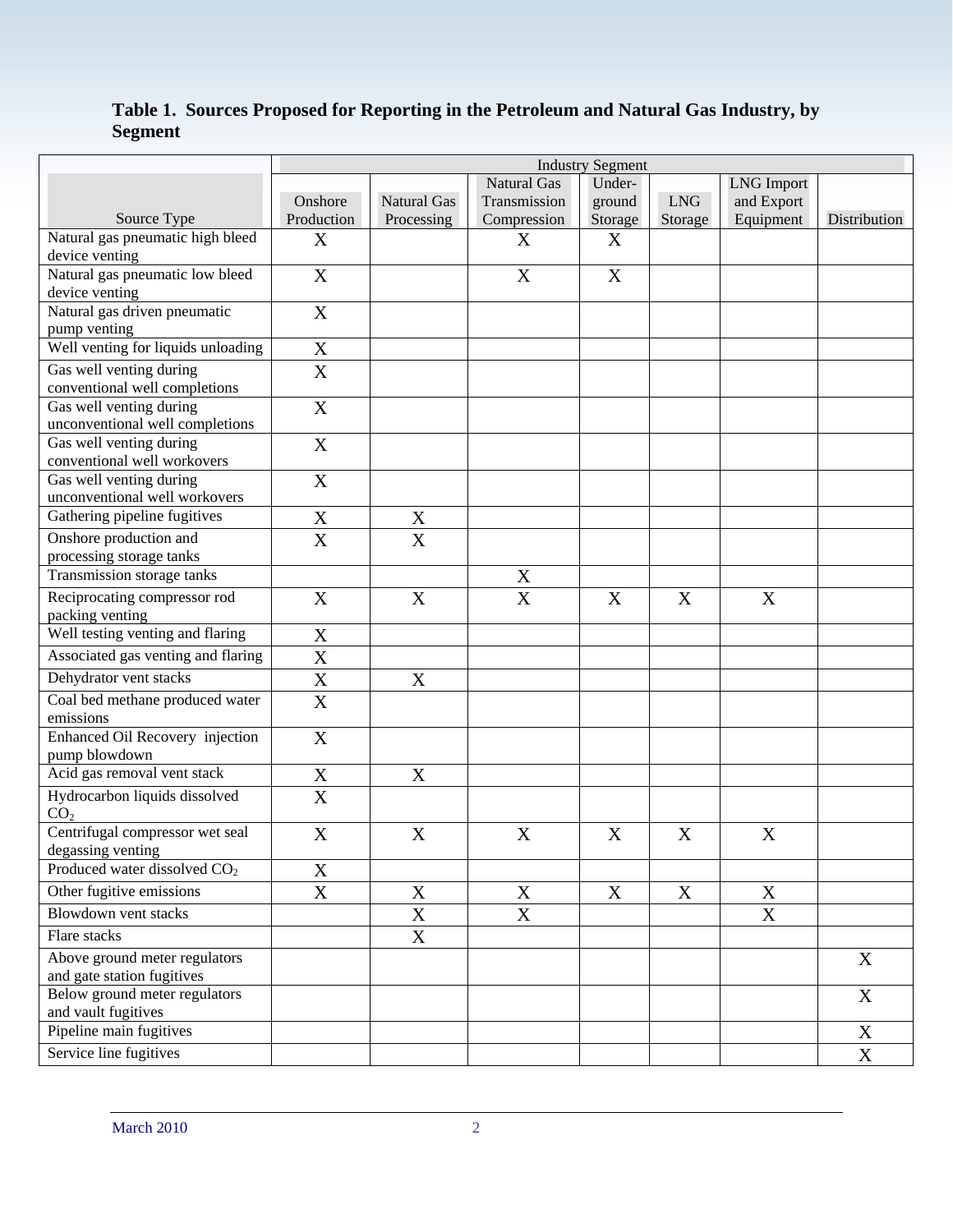## **How Would Greenhouse Gas Emissions be Calculated?**

Under this proposal, for the sources listed in Table 2 (shown on page 4), facilities would detect, as applicable, and calculate greenhouse gas (GHG) emissions according to the quantification method listed. Where volumetric emissions are measured, mass emissions of carbon dioxide ( $CO<sub>2</sub>$ ) and methane ( $CH<sub>4</sub>$ ) would be estimated based on the annual mole percentage and density of each GHG.

- The engineering calculation methods use monitored process operating parameters and, depending on the source, either simulation models, engineering calculations, or emission factors provided by the equipment manufacturer.
- Direct measurement involves use of optical gas imaging instrument for emissions detection and the use of the high-volume sampler; or calibrated bagging; or rotameters, turbine meters, or other meters, as appropriate, depending on the individual component for emissions measurement.
- For the use of leaking factors or population factors, the relevant emission factors would be applied to leaking components (determined using optical gas imaging instrument and applying leaking factors) and all components (population factors), as appropriate.

## **What Information Would be Reported?**

Under the proposal, facilities would report the following information:

- Annual carbon dioxide  $(CO_2)$ , methane $(CH_4)$ , and nitrious oxide  $(N_2O)$  emissions reported separately for onshore and offshore petroleum and natural gas production, onshore natural gas processing, onshore natural gas transmission compression, underground storage, liquified natural gas (LNG) storage, LNG import and export terminals, and distribution.
- Within each industry segment,  $CO<sub>2</sub>$ ,  $CH<sub>4</sub>$ , and  $N<sub>2</sub>O$  emissions aggregated for each source type. For example, an onshore natural gas processing plant would report emissions for all pump seals combined, flare stacks combined, etc.
- $CO<sub>2</sub>, CH<sub>4</sub>, and N<sub>2</sub>O emissions reported separately for equipment in standby mode.$
- Activity data aggregated for each source type.
- Minimum, maximum and average throughput for each facility.
- $CO<sub>2</sub>, CH<sub>4</sub>, and N<sub>2</sub>O emissions reported separately for portable equipment.$
- For offshore petroleum and natural gas production facilities, the number of connected wells, and whether they are producing oil, gas, or both.

## **For More Information**

This document is provided solely for informational purposes. It does not provide legal advice, have legally binding effect, or expressly or implicitly create, expand, or limit any legal rights, obligations, responsibilities, expectations, or benefits in regard to any person. The series of information sheets is intended to assist reporting facilities/owners in understanding key provisions of the proposed rule. They are not intended to be a substitute for the rule.

Visit EPA's web site ([www.epa.gov/climatechange/emissions/ghgrulemaking.html](http://www.epa.gov/climatechange/emissions/ghgrulemaking.html)) for more information and additional information sheets, or go to [www.regulations.gov](http://www.regulations.gov/) to access the rulemaking docket EPA-HQ-OAR-2009-0923.